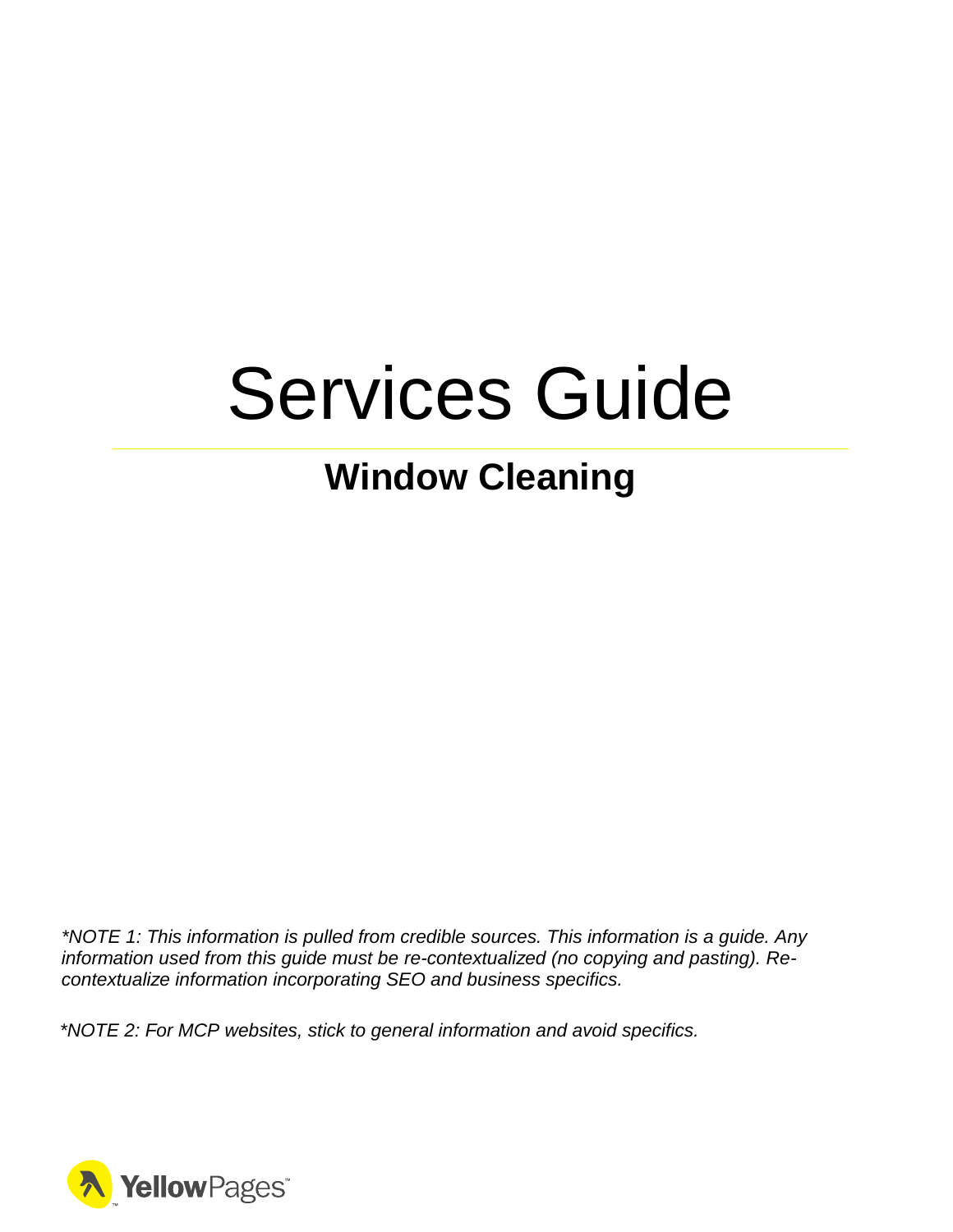# <span id="page-1-0"></span>**Table of Contents**

### **Contents**

|    | 1.1     |  |
|----|---------|--|
|    |         |  |
|    |         |  |
|    |         |  |
|    |         |  |
|    |         |  |
|    |         |  |
|    |         |  |
| 5. |         |  |
|    |         |  |
|    | 5.1.1   |  |
|    | $5.2\,$ |  |
|    | 5.3     |  |

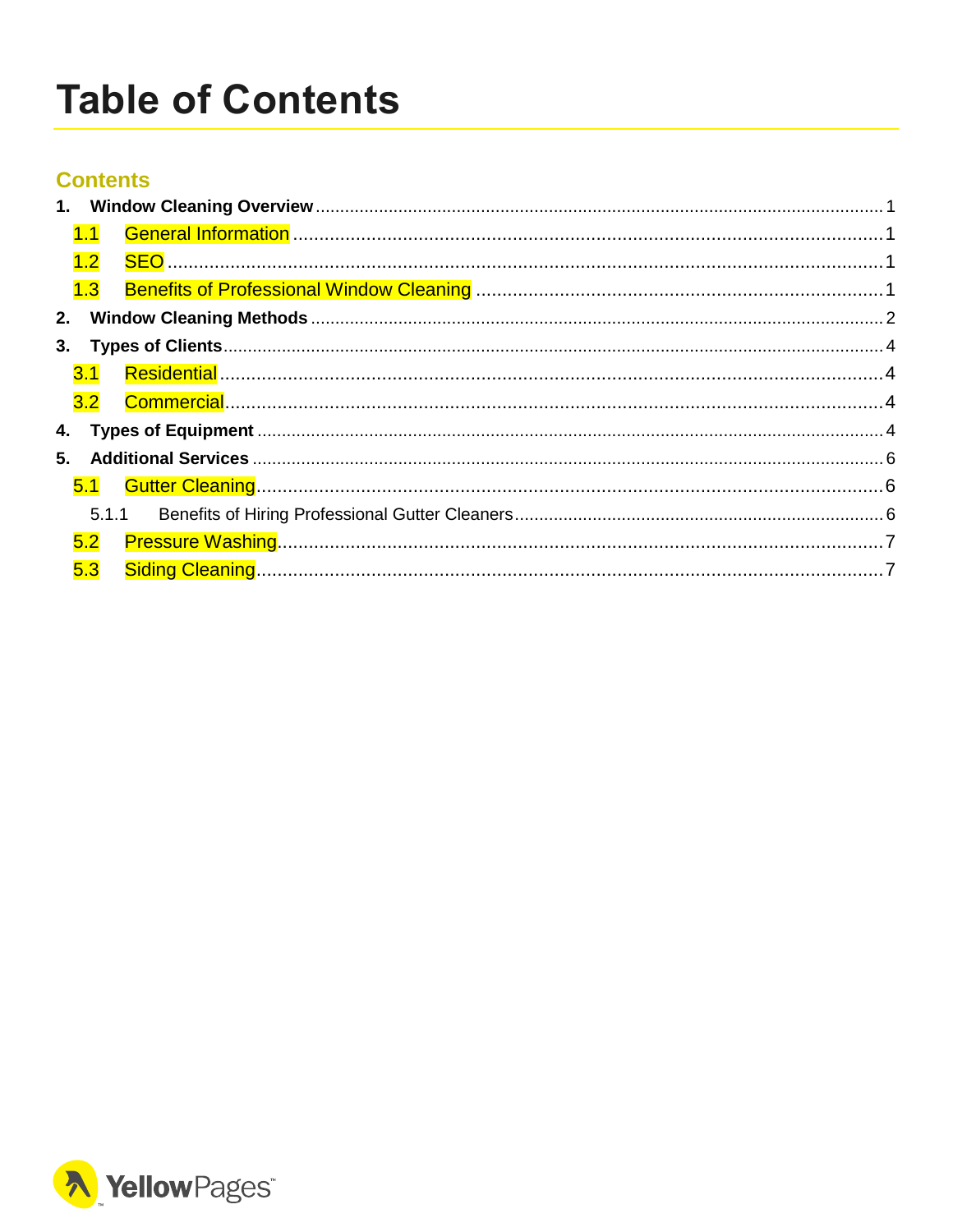# <span id="page-2-0"></span>**1. WINDOW CLEANING OVERVIEW**

### <span id="page-2-1"></span>**1.1 GENERAL INFORMATION**

#### [https://en.wikipedia.org/wiki/Window\\_cleaner](https://en.wikipedia.org/wiki/Window_cleaner)

- Window cleaning can be done manually, using a variety of tools for cleaning and access. Technology is also employed and increasingly, automation.
- Commercial work is contracted from in-person transactions and formal tender processes. Regulations, licensing, technique, equipment and compensation may vary regionally.
- Window cleaning is pretty straightforward most sites don't have a lot of content, and they usually don't go into their cleaning methods.
- The biggest emphasis for window washing is on the benefits of having it professionally done.

# <span id="page-2-2"></span>**1.2 SEO**

|         |                                       |                                        | Keywords (First Row - BEST, Last Row - LEAST) |                                         |
|---------|---------------------------------------|----------------------------------------|-----------------------------------------------|-----------------------------------------|
| $\circ$ | Window cleaning                       | Gutter cleaning<br>$\circ$             | Window cleanup<br>$\circ$                     | Window service                          |
| $\circ$ | <b>Cleaning windows</b>               | Window cleaning<br>$\circ$<br>services | Windows cleaner<br>$\Omega$                   | High rise window<br>$\circ$<br>cleaning |
| $\circ$ | <b>Streak free</b><br>window cleaning | Power washing<br>$\circ$               | Window washing<br>$\circ$                     | <b>Residential window</b><br>cleaning   |
| $\circ$ | <b>Cleaning gutters</b>               | Window cleaning<br>$\circ$             | Window cleaning<br>$\circ$<br>equipment       | Window washing<br>$\circ$<br>service    |

### <span id="page-2-3"></span>**1.3 BENEFITS OF PROFESSIONAL WINDOW CLEANING**

[https://www.angieslist.com/articles/should-i-get-professional-window-cleaning.htm#](https://www.angieslist.com/articles/should-i-get-professional-window-cleaning.htm)

| <b>Benefit</b>    | <b>Description</b>                                                                                                                                                                                                                                                              |
|-------------------|---------------------------------------------------------------------------------------------------------------------------------------------------------------------------------------------------------------------------------------------------------------------------------|
| <b>Protection</b> | Dirt and debris on windows can actually cause damage to your windows.<br>$\circ$<br>The dirt and dust can etch into the glass and cause scratches and<br>blemishes.<br>Window cleaners use professional tools and equipment, and eco-friendly<br>$\circ$<br>cleaning solutions. |

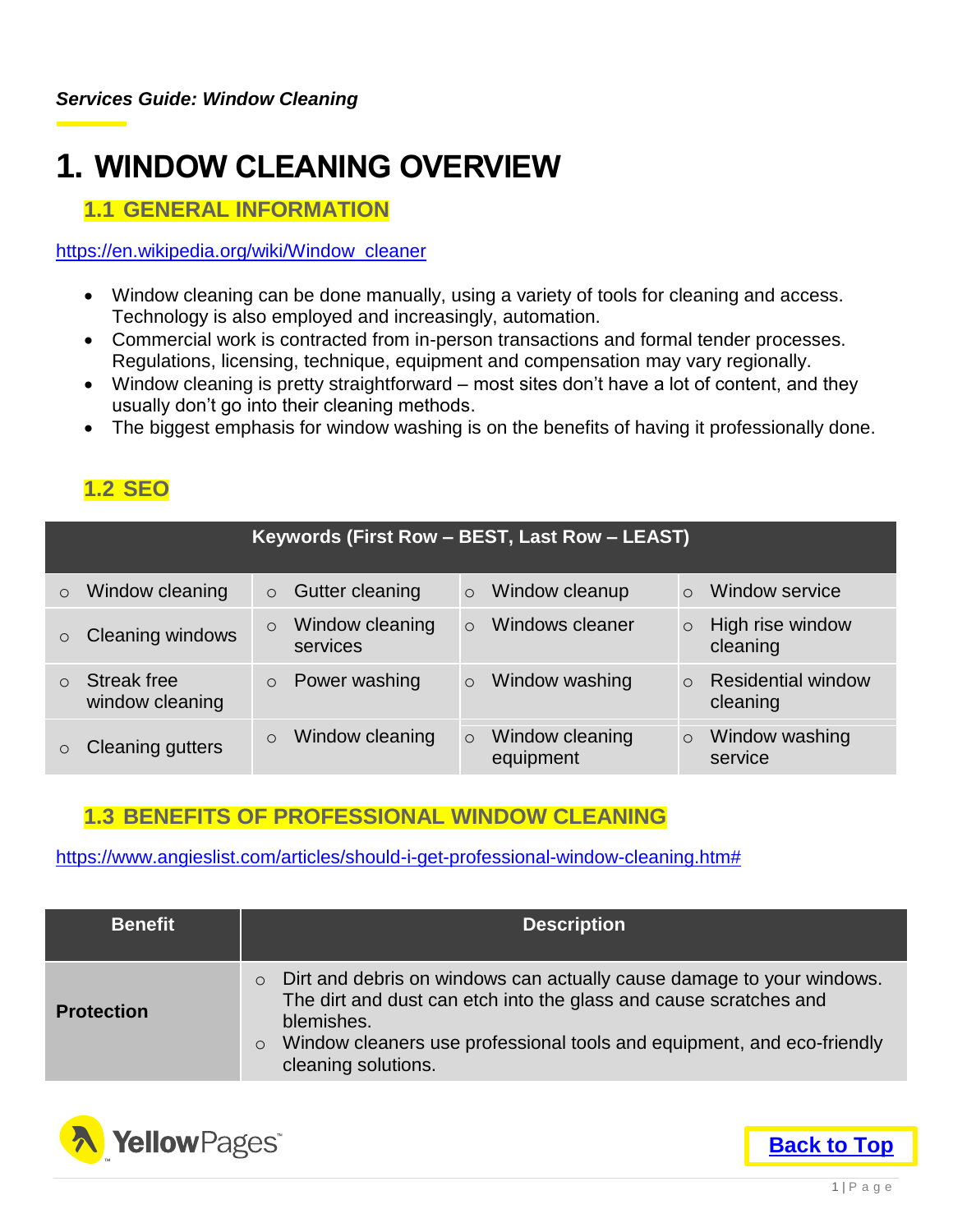| <b>Saving time</b>                                                  | Cleaning your windows can be a time-consuming project<br>$\circ$<br>Professional window cleaners can achieve the same results as<br>$\circ$<br>homeowners in less than half the time<br>Having your windows professionally cleaned gives you the time to do the<br>$\circ$<br>things you enjoy doing                                                                                                                                                                                                                                                                              |
|---------------------------------------------------------------------|-----------------------------------------------------------------------------------------------------------------------------------------------------------------------------------------------------------------------------------------------------------------------------------------------------------------------------------------------------------------------------------------------------------------------------------------------------------------------------------------------------------------------------------------------------------------------------------|
| <b>Spotting general</b><br>problems                                 | A professional window washer can identify problems like sashes that are<br>$\circ$<br>painted shut, ill-fitting window screens, wood rot on windowsills, or<br>damaged or non-functional windows.<br>Spotting the problems early can often save you a big expense later, and it<br>$\circ$<br>could even save your life. Little things like painted sashes and clogged<br>channels might be the difference between getting out or being trapped in<br>the case of fire                                                                                                            |
| <b>Removing insect</b><br>infestations                              | Bees and hornets sometimes build nests behind window shutters,<br>$\circ$<br>and wasps can build paper nests between three-piece storm windows.<br>Ladybugs can also build nests in channels, making windows hard to open<br>and close.                                                                                                                                                                                                                                                                                                                                           |
| <b>Extending the life</b><br>of a window                            | Old aluminum screens left in place for years gradually etch a pattern of<br>$\circ$<br>deposits on the glass, much like lime deposits in the shower. The etched<br>glass is not only unattractive, but it is also more prone to cracks and<br>chips.<br>A professional window washer can restore the glass and extend your<br>$\circ$<br>window's life with a treatment of muriatic acid or, in less severe cases, Bar<br>Keepers Friend and grade 0000 steel wool.                                                                                                               |
| <b>Providing the right</b><br>window cleaning<br>supplies and tools | Professional window cleaners can ensure that the right products are used<br>$\circ$<br>to clean glass without damaging it.<br>If you have leaded glass or stained glass, you may be unintentionally<br>$\circ$<br>damaging it by using an ammonia-based window cleaner. With repeated<br>use, ammonia-based cleaner can cloud leaded and stained glass<br>windows, and the damage can't be repaired.<br>Professional window washers also have the right equipment, such as<br>$\circ$<br>ladders and telescoping window-washing tools, to safely clean hard-to-<br>reach windows. |
| <b>Reputation</b>                                                   | Because your facility is customers' and prospects' first impression, all<br>$\circ$<br>businesses should make an effort to keep their windows clean.                                                                                                                                                                                                                                                                                                                                                                                                                              |

# <span id="page-3-0"></span>**2. WINDOW CLEANING METHODS**

[https://en.wikipedia.org/wiki/Window\\_cleaner](https://en.wikipedia.org/wiki/Window_cleaner)



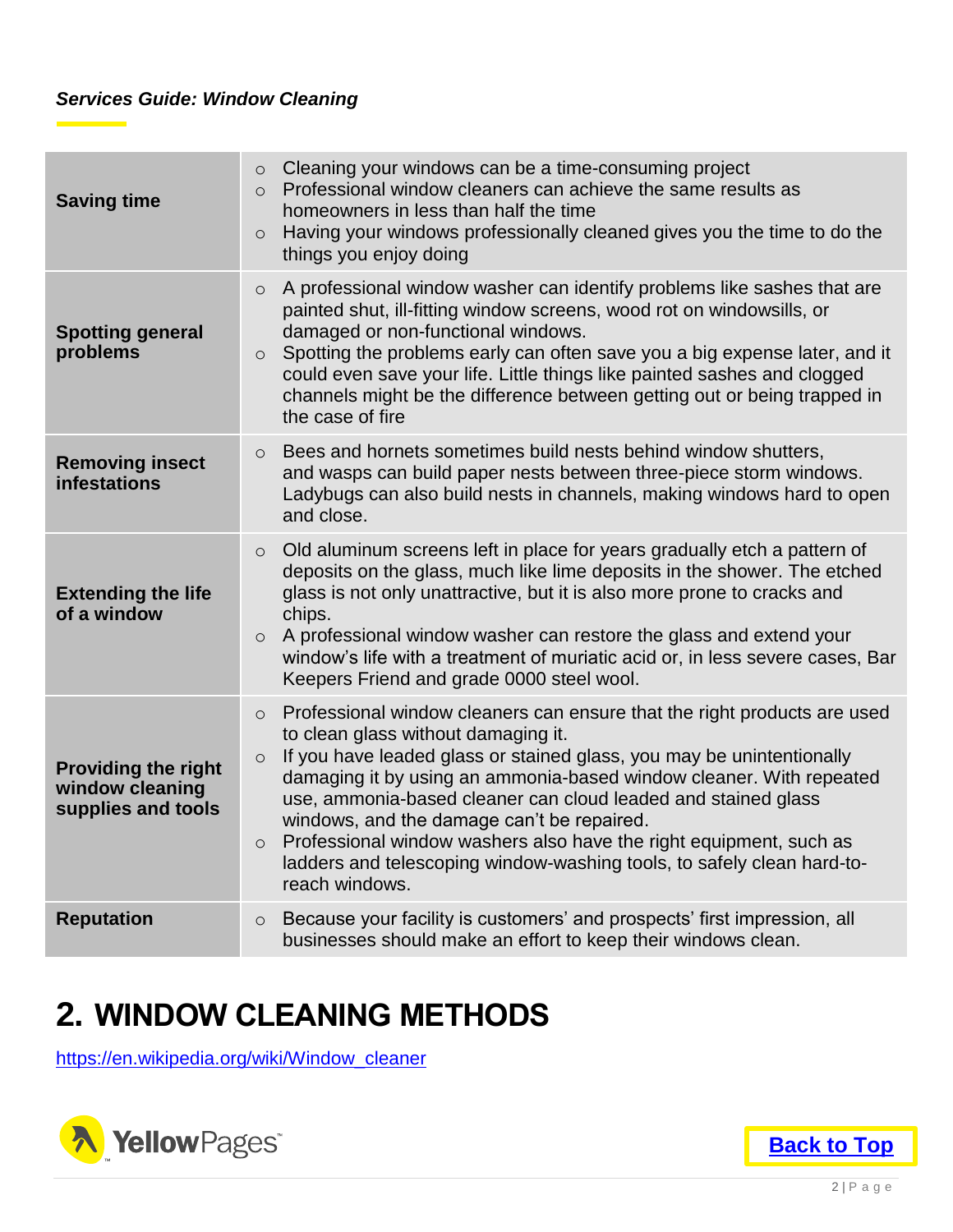### *Services Guide: Window Cleaning*

| <b>Method</b>                       | <b>Description</b>                                                                                                                                                                                                                                                                                                                                                                                                                                                                                                                                                                                                                                                                                                                                                                                                                                                                                                                                                                                                                                                                                                                                                                                                                                                   |
|-------------------------------------|----------------------------------------------------------------------------------------------------------------------------------------------------------------------------------------------------------------------------------------------------------------------------------------------------------------------------------------------------------------------------------------------------------------------------------------------------------------------------------------------------------------------------------------------------------------------------------------------------------------------------------------------------------------------------------------------------------------------------------------------------------------------------------------------------------------------------------------------------------------------------------------------------------------------------------------------------------------------------------------------------------------------------------------------------------------------------------------------------------------------------------------------------------------------------------------------------------------------------------------------------------------------|
| <b>Chamois and</b><br><b>Scrim</b>  | Chamois is a fabric that is used to loosen and remove dirt, followed by<br>$\circ$<br>buffing.<br>Chamois leather, traditionally made from the hide of the chamois, is very<br>$\circ$<br>smooth and absorbent. It is favoured in cleaning, buffing, and polishing<br>because it produces no scratching.<br>Chamois fabric is typically made from cotton flannel, PVA, Viscos, and<br>$\circ$<br>other materials with similar qualities. It is napped to produce<br>a plush surface similar to chamois leather.                                                                                                                                                                                                                                                                                                                                                                                                                                                                                                                                                                                                                                                                                                                                                      |
| <b>Water and</b><br><b>Squeegee</b> | Generally, chemicals are added to water, and a device such as a brush or<br>$\circ$<br>cloth-covered handle is dipped into the resulting solution and used to<br>scrub glass. A squeegee is then used to sluice the dirt and water mixture<br>from the glass.<br>Chemicals added to the solution range from dish soap and glass cleaner<br>$\circ$<br>to Trisodium Phosphate and etching salt. In sub-freezing temperatures,<br>anti-freezing chemicals are added to the solution to prevent it from<br>crystallizing on the pane before it is sluiced off.                                                                                                                                                                                                                                                                                                                                                                                                                                                                                                                                                                                                                                                                                                          |
| <b>Water-fed poles</b>              | Any of a variety of types of telescopic poles may be used. Poles are fitted<br>$\circ$<br>at the upper end with a brush and water jets, fed either from vehicle-borne<br>tanks of deionised water or by on-site production of deionised water, using<br>a domestic or commercial water outlet.<br>The water is filtered and contains a TDS (total dissolved solids) of less<br>$\circ$<br>than 5 ppm (parts per million). The de-ionized water is lacking in ions, so it<br>will pull solids off the glass and dissolve the solids into the water, aiding in<br>the cleaning process. Because there are no solids dissolved in the water,<br>the windows dry clear without water spots.<br>The brush is used to agitate the debris off the window, while spraying<br>$\circ$<br>water, and then the brush is lifted a few inches from the glass to rinse the<br>glass with the pure water jets.<br>Fan jets are used for hydrophobic glass, and "pencil" jets are used for<br>hydrophilic glass.<br>Water-fed poles vary in length. The longest poles are about 70 feet, and<br>$\circ$<br>can reach up to six storeys.<br>Water-fed cleaning is also referred to as pure water cleaning. It is<br>$\circ$<br>common in the UK and becoming common in North America. |

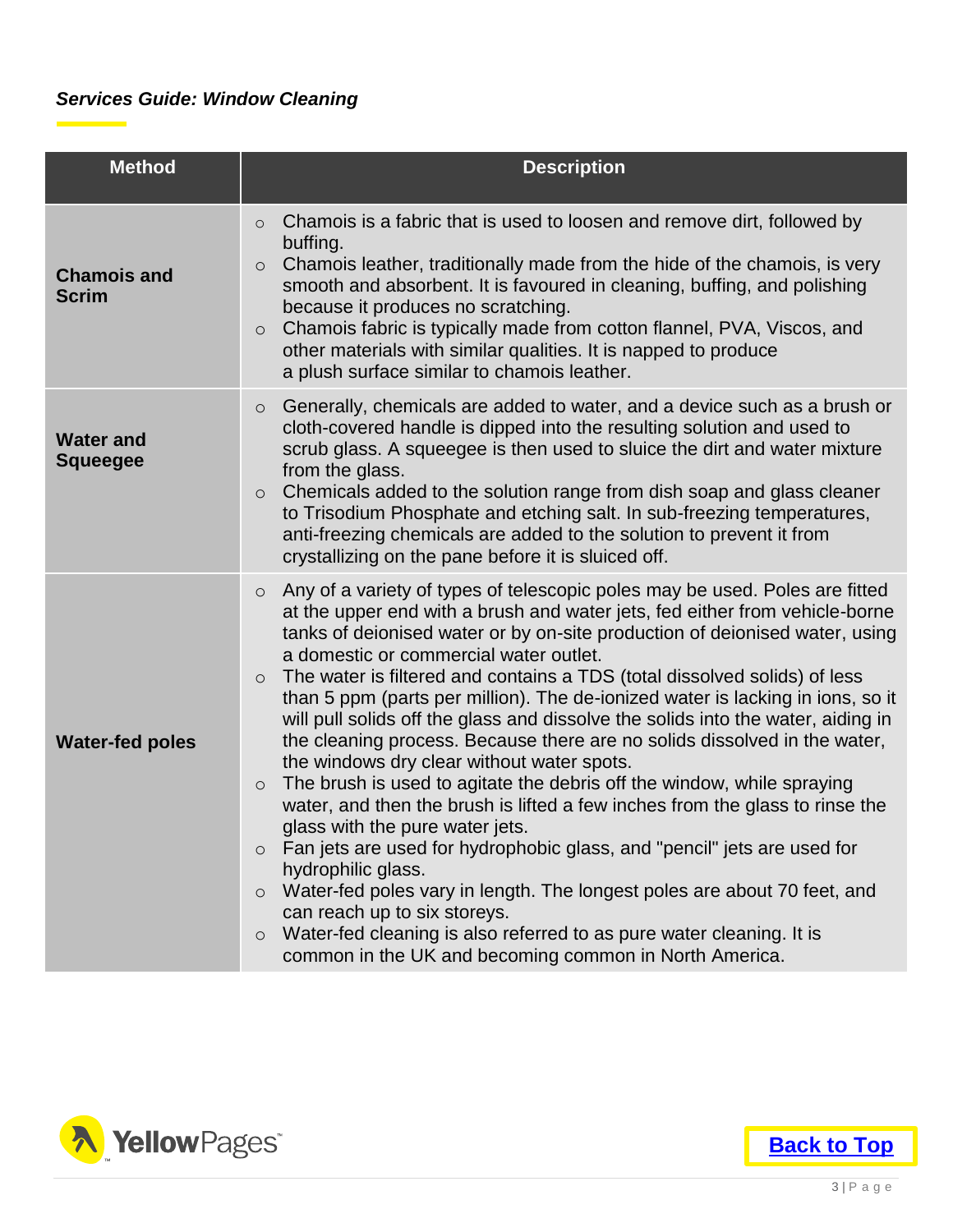# <span id="page-5-0"></span>**3. TYPES OF CLIENTS**

# <span id="page-5-1"></span>**3.1 RESIDENTIAL**

#### <http://www.hollandservices.ca/window-cleaning/>

- Ideally, you should have your windows washed twice a year
- Window cleaning is a very cost effective way to make a dramatic difference in the look and feel of your home; nothing renews your home's sparkle like bright, clean windows.
- Usually companies use ladders, and washing is done by hand to ensure the most careful and precise clean. The most common tools used are a squeegee and microfiber cloths.
	- $\circ$  Squeegees run the majority of the water off the window and leave a small amount behind which evaporates quickly.
- Difficult or hard to reach windows may be cleaned with a tucker-pole (brush and pole)

### <span id="page-5-2"></span>**3.2 COMMERCIAL**

<http://www.gspccanada.com/service/cleaning-services/window-cleaning/commercial/>

- The appearance of a business establishes value and attention to detail. Most commercial window washing companies stress/recommend regular window cleaning for commercial properties to maintain strong aesthetic appeal and professionalism.
- Businesses companies service include:
	- o Hi-rise & low rise buildings
	- o Multi-unit townhomes
	- o Condominiums
	- o Retail stores and offices
	- o Restaurants
	- o Corporate and franchise chain locations

# <span id="page-5-3"></span>**4. TYPES OF EQUIPMENT**

#### <http://www.windowwasher.com.au/how-to-tips>

| Type          | <b>Description</b>                                                                                |
|---------------|---------------------------------------------------------------------------------------------------|
| <b>Bucket</b> | Wide enough to fit a squeegee and mop in<br>O<br>Used to carry cold water for cleaning<br>$\circ$ |



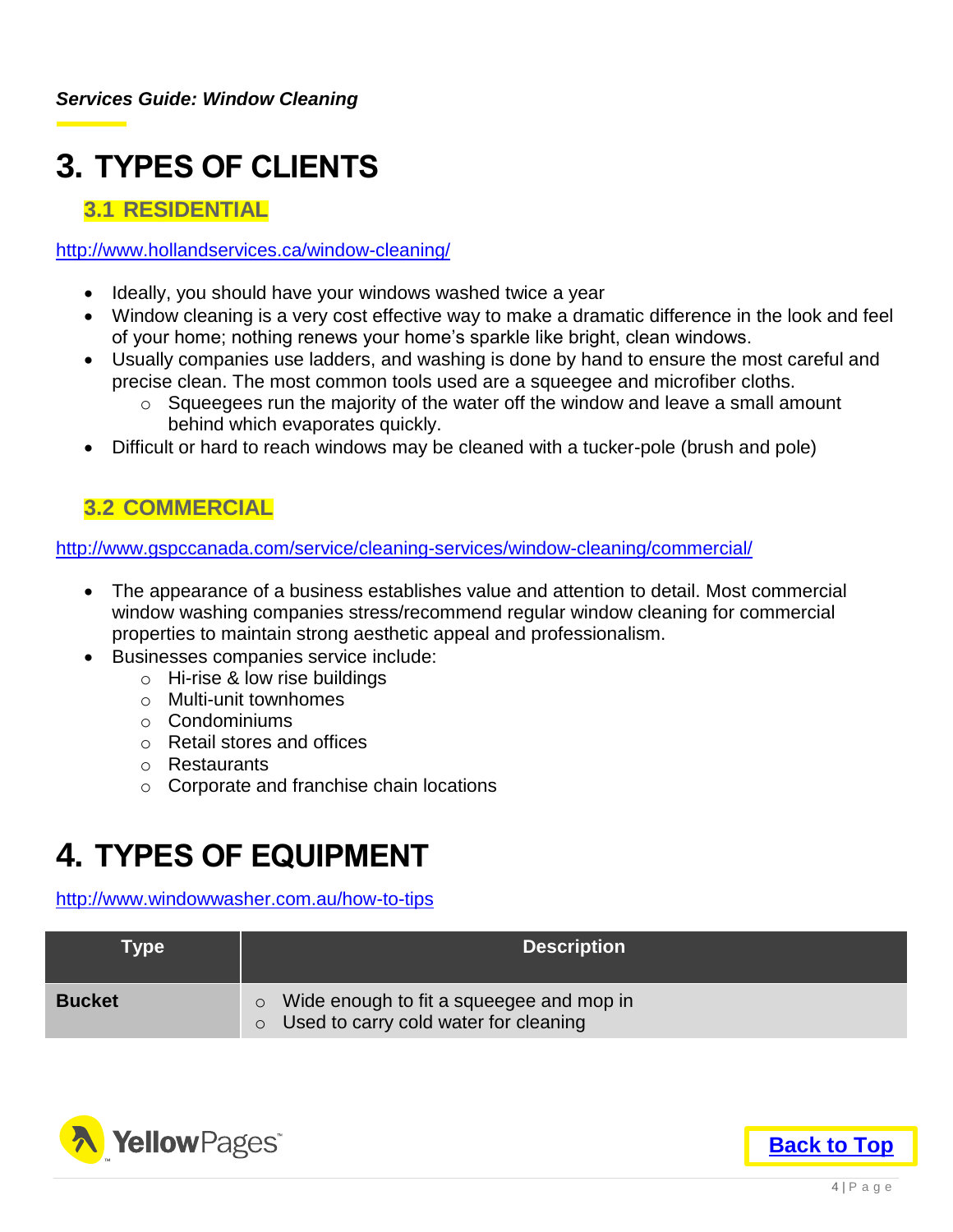### *Services Guide: Window Cleaning*

| Rubber<br>Handle<br>;hannel<br><b>Squeegee</b>               | Good quality squeegees will usually come assembled from three pieces.<br>$\circ$<br>The handle, the channel and the piece of rubber supported by the<br>channel.<br>The rubber can be turned over when it gets old, and then replaced when<br>$\circ$<br>both sides have worn out.<br>Window cleaners usually have their favourite brand of rubber, but it<br>$\circ$<br>doesn't make a big difference<br>Come in various sizes from 4 inches to 24 inches<br>$\circ$                                                                                                                                                                                                      |
|--------------------------------------------------------------|----------------------------------------------------------------------------------------------------------------------------------------------------------------------------------------------------------------------------------------------------------------------------------------------------------------------------------------------------------------------------------------------------------------------------------------------------------------------------------------------------------------------------------------------------------------------------------------------------------------------------------------------------------------------------|
| sleeve<br>t-bar<br>Mop (also called a<br>'Washer' or 'Wand') | This comes in two pieces: the plastic <i>t-bar</i> and the <i>sleeve</i> . When the<br>$\circ$<br>sleeve gets dirty, you can detach it from the t-bar and put it in the washing<br>machine. It's usually attached by Velcro or buttons.<br>The sleeves come in different versions: Porcupine - with little plastic bits<br>$\circ$<br>throughout it to help scrub off tough marks, Regular, Scourer - with a<br>scouring strip on one side. The Water Retention version prevents you<br>from having to return to the bucket as often.<br>The handles can either be fixed, or swivel. The swivel one is easier on the<br>$\circ$<br>wrist and far better when using a pole. |
| <b>Scraper</b>                                               | This comes with replaceable metal blades and is useful to get tough<br>$\circ$<br>marks off, such as paint, varnish or stubborn insect marks.<br>A one inch pocket scraper is usually enough for most maintenance jobs,<br>$\circ$<br>but larger 3 and 6 inch ones that fit onto the end of the pole are good for<br>scraping larger areas.                                                                                                                                                                                                                                                                                                                                |
| <b>Detergent</b>                                             | There are a variety of different detergent formulas<br>$\circ$<br>Formulas that create suds work best, as the suds lubricate the rubber as it<br>$\circ$<br>passes over the glass, making it a lot easier to turn the squeegee. They<br>also make it easier to see any water marks that need wiping off. They also<br>help to show areas that need more scrubbing because the pattern of the<br>bubbles separate more where there is a finger mark or some other dirt.                                                                                                                                                                                                     |
| <b>Rags</b>                                                  | This may be a towel or a micro-fibre cloth.<br>$\circ$                                                                                                                                                                                                                                                                                                                                                                                                                                                                                                                                                                                                                     |
| <b>Poles</b>                                                 | Short poles that extend are common (for example, 1.5m closed, 2.3m)<br>$\circ$<br>opened). These can be handy for lower windows.<br>A 4 section pole can extend to 3 storeys high - though it is nearly<br>$\circ$<br>impossible to clean accurately at that length.<br>2 storeys is approximately the limit for squeegees on a pole<br>$\circ$                                                                                                                                                                                                                                                                                                                            |



**[Back to Top](#page-1-0)**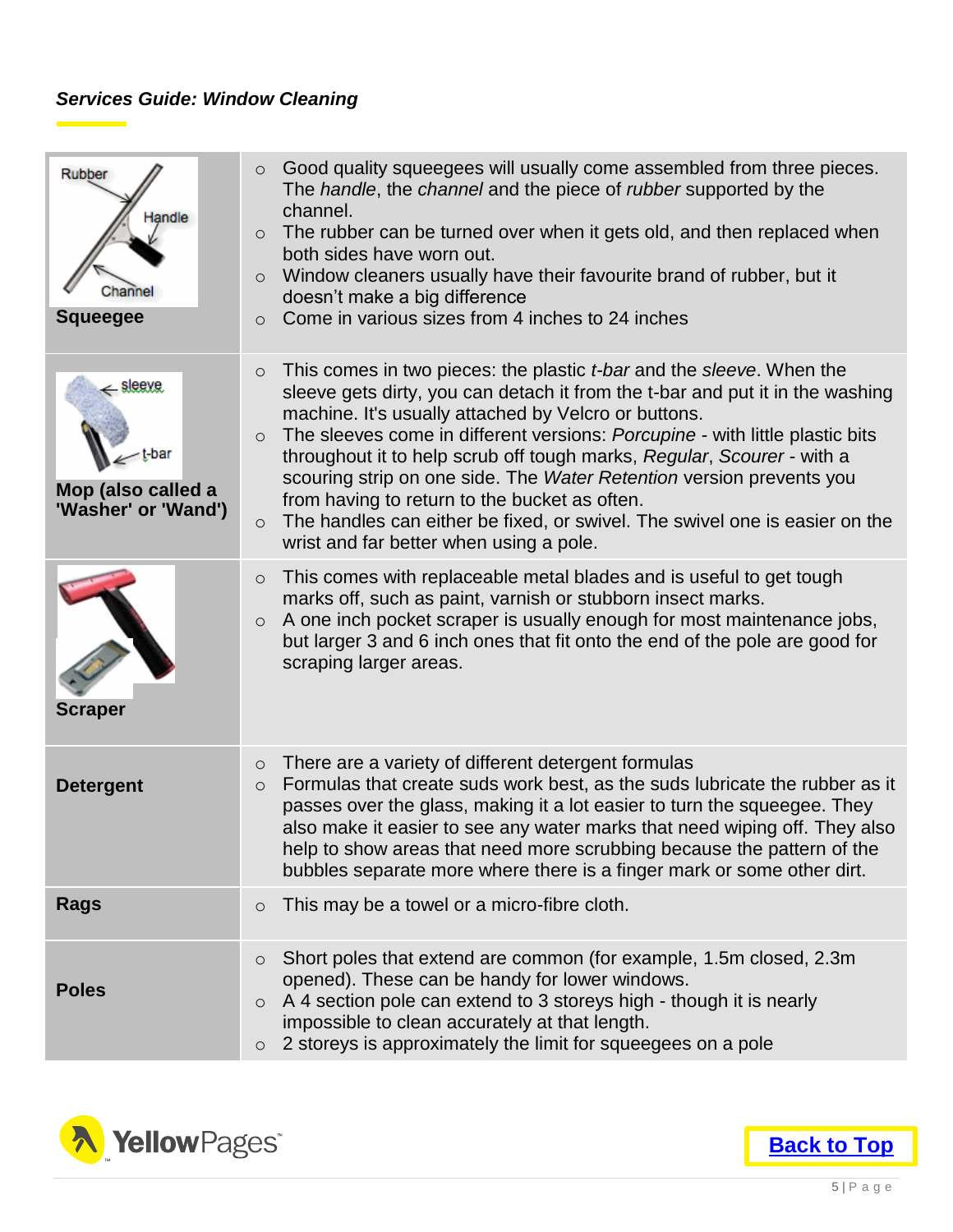| Ladders                 | $\circ$ 3 step ladders and extension ladders that reach up to 2.5 storeys are<br>most useful                                                                                                                                                                  |
|-------------------------|---------------------------------------------------------------------------------------------------------------------------------------------------------------------------------------------------------------------------------------------------------------|
| <b>Tool Belt</b>        | This supports a side bucket and is a good place to easily access your<br>$\circ$<br>scraper and rags.                                                                                                                                                         |
| <b>Bucket on a Belt</b> | $\circ$ A small bucket that hangs down one leg off a belt around the waist.<br>$\circ$ a great place to easily stash your mop and squeegee, saving them from<br>dripping, and also giving you two free hands while walking up the ladder,<br>on the roof etc. |

# <span id="page-7-0"></span>**5. ADDITIONAL SERVICES**

#### [http://www.diamondclean.ca/gutter-](http://www.diamondclean.ca/gutter-cleaning/?utm_source=Google&utm_medium=CPC&utm_term=Gutter%20cleaning&utm_campaign=Metro_Vancouver&gclid=Cj0KEQiAsf_BBRDMpoOHw4aSq4QBEiQAPm7DL6utrm44Aulx-ykmZ5Vvx3g2kOVhAD2uwYbbPqRp5loaAv0A8P8HAQ)

[cleaning/?utm\\_source=Google&utm\\_medium=CPC&utm\\_term=Gutter%20cleaning&utm\\_campaign=](http://www.diamondclean.ca/gutter-cleaning/?utm_source=Google&utm_medium=CPC&utm_term=Gutter%20cleaning&utm_campaign=Metro_Vancouver&gclid=Cj0KEQiAsf_BBRDMpoOHw4aSq4QBEiQAPm7DL6utrm44Aulx-ykmZ5Vvx3g2kOVhAD2uwYbbPqRp5loaAv0A8P8HAQ) [Metro\\_Vancouver&gclid=Cj0KEQiAsf\\_BBRDMpoOHw4aSq4QBEiQAPm7DL6utrm44Aulx](http://www.diamondclean.ca/gutter-cleaning/?utm_source=Google&utm_medium=CPC&utm_term=Gutter%20cleaning&utm_campaign=Metro_Vancouver&gclid=Cj0KEQiAsf_BBRDMpoOHw4aSq4QBEiQAPm7DL6utrm44Aulx-ykmZ5Vvx3g2kOVhAD2uwYbbPqRp5loaAv0A8P8HAQ)[ykmZ5Vvx3g2kOVhAD2uwYbbPqRp5loaAv0A8P8HAQ](http://www.diamondclean.ca/gutter-cleaning/?utm_source=Google&utm_medium=CPC&utm_term=Gutter%20cleaning&utm_campaign=Metro_Vancouver&gclid=Cj0KEQiAsf_BBRDMpoOHw4aSq4QBEiQAPm7DL6utrm44Aulx-ykmZ5Vvx3g2kOVhAD2uwYbbPqRp5loaAv0A8P8HAQ)

### <span id="page-7-1"></span>**5.1 GUTTER CLEANING**

- Rain causes extra moisture and debris to build up on rooftops, resulting in clogged gutters
- When gutters are clogged the effectiveness of the system is dramatically reduced, which can in turn result in water flowing behind the gutter, over the front of the gutter, or even back into your home.
- Clogged gutters can also cause problems such as wood rot, eroded foundations, or even irreparable damage to the gutter system itself.
- Regular gutter cleaning is a crucial part of regular home maintenance. Gutter cleaning removes all leaves, dirt and other debris from your gutters to ensure proper draining
- Most companies hand-clean your gutters, ensuring all the debris are removed. Once all the large debris are removed, they flush your gutters and downspouts if required.

#### <span id="page-7-2"></span>**5.1.1 Benefits of Hiring Professional Gutter Cleaners**

<http://www.fairwaypressurecleaning.com/blog/why-hire-a-professional-gutter-cleaning-company> [http://www.daughtershomeandgarden.com/home-maintenance/the-advantages-of-hiring-a-gutter](http://www.daughtershomeandgarden.com/home-maintenance/the-advantages-of-hiring-a-gutter-cleaning-company/)[cleaning-company/](http://www.daughtershomeandgarden.com/home-maintenance/the-advantages-of-hiring-a-gutter-cleaning-company/)

| <b>Benefit</b>                                  | <b>Description</b>                                                                                                                                                                                                                                                         |
|-------------------------------------------------|----------------------------------------------------------------------------------------------------------------------------------------------------------------------------------------------------------------------------------------------------------------------------|
| <b>Quick &amp; Efficient</b><br><b>Cleaning</b> | While gutter cleaning can be a DIY project, it will most likely take a<br>$\circ$<br>majority of the afternoon to complete. Professional gutter cleaners are<br>able to provide efficient, complete gutter care in 2 to 3 hours – saving you<br>an afternoon of hard work. |